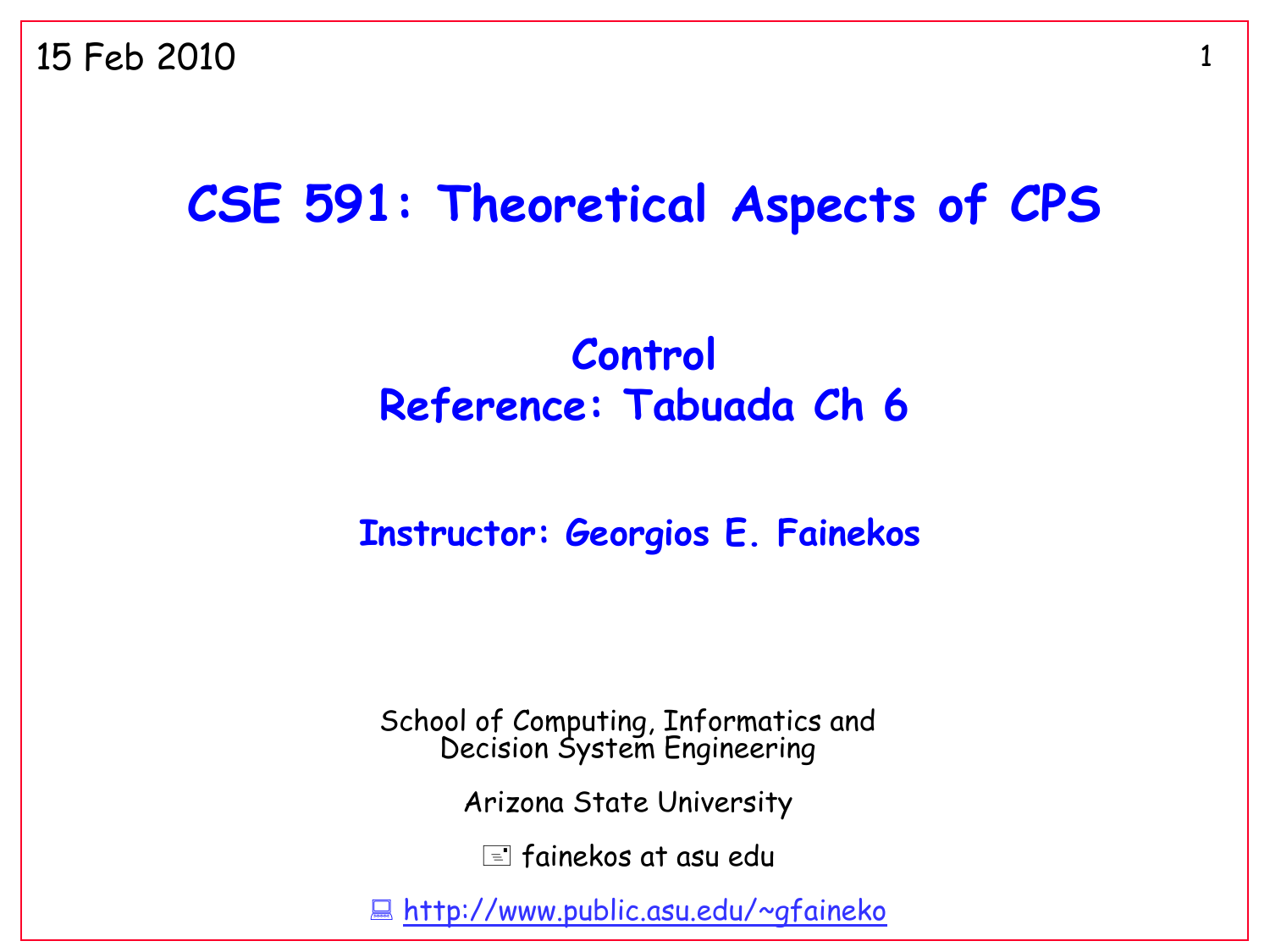### Last class: Verification<sup>2</sup>

• Given a system  $\mathsf{S}_{\mathsf{a}}$ , find whether  $\mathsf{S}_{\mathsf{a}}$  satisfies the specification  $S_h$ 

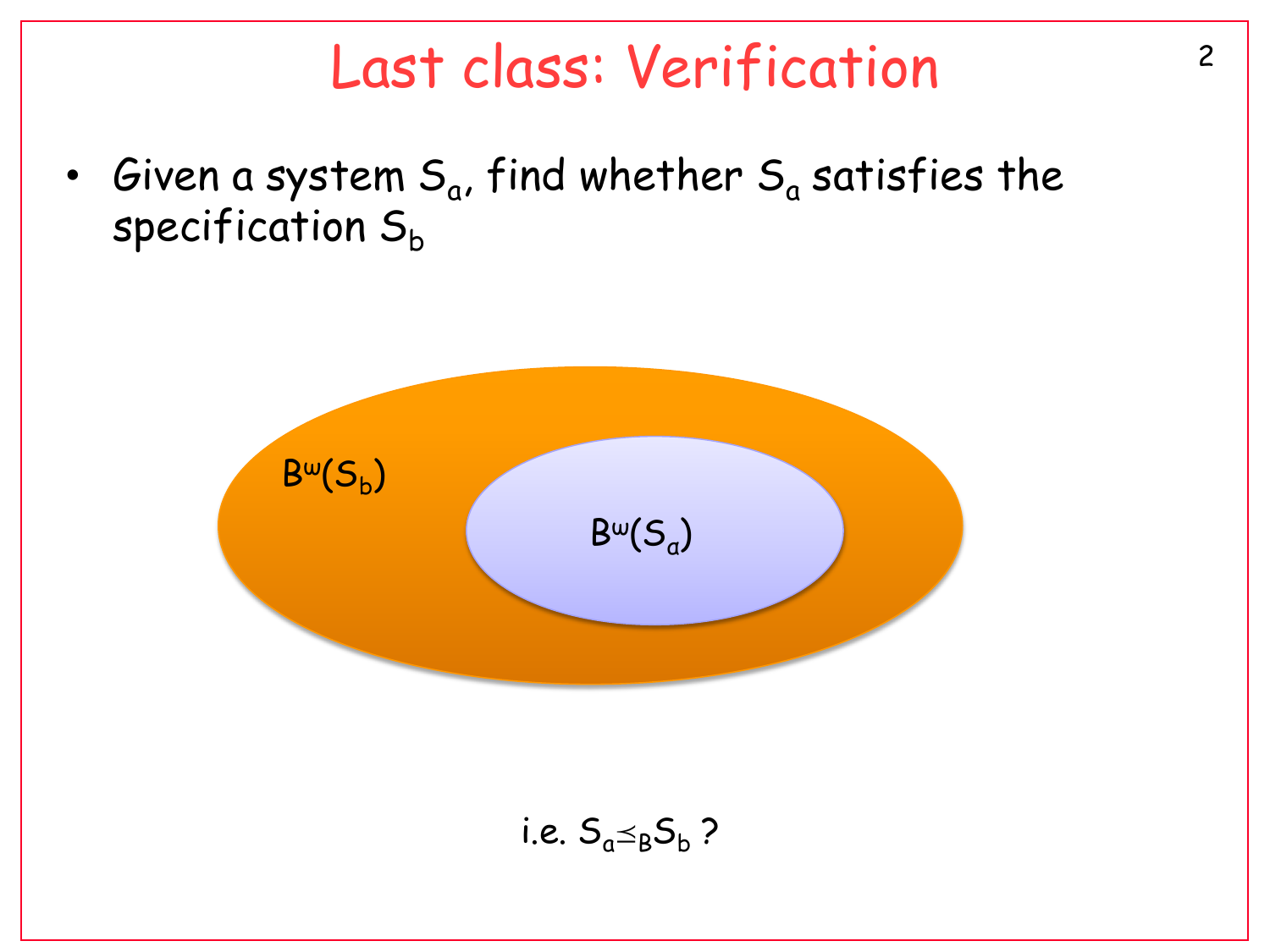# Verification<sup>3</sup>

• What happens if  $\mathsf{B}^{\omega}(\mathsf{S}_{\mathsf{a}}) \nsubseteq \mathsf{B}^{\omega}(\mathsf{S}_{\mathsf{b}})$ 

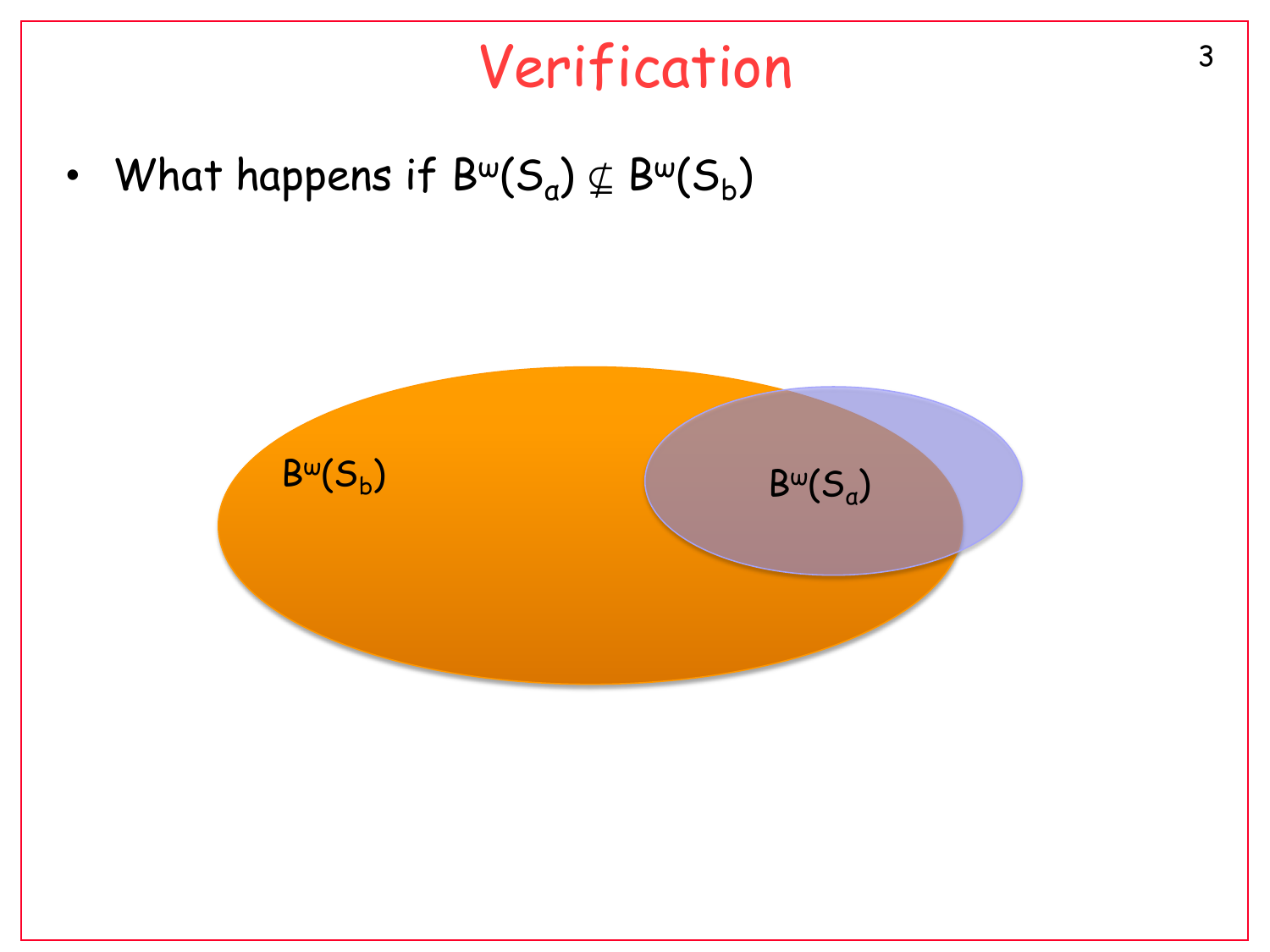# <sup>4</sup> Control

• Can we find a controller  $\mathsf{S}_{\mathsf{c}}$  such that  $\mathsf{S}_{\mathsf{c}}\mathsf{x}_{\mathtt{I}}\mathsf{S}_{\mathsf{a}}\!\!\preceq\!\!\mathsf{S}_{\mathsf{b}}$ 

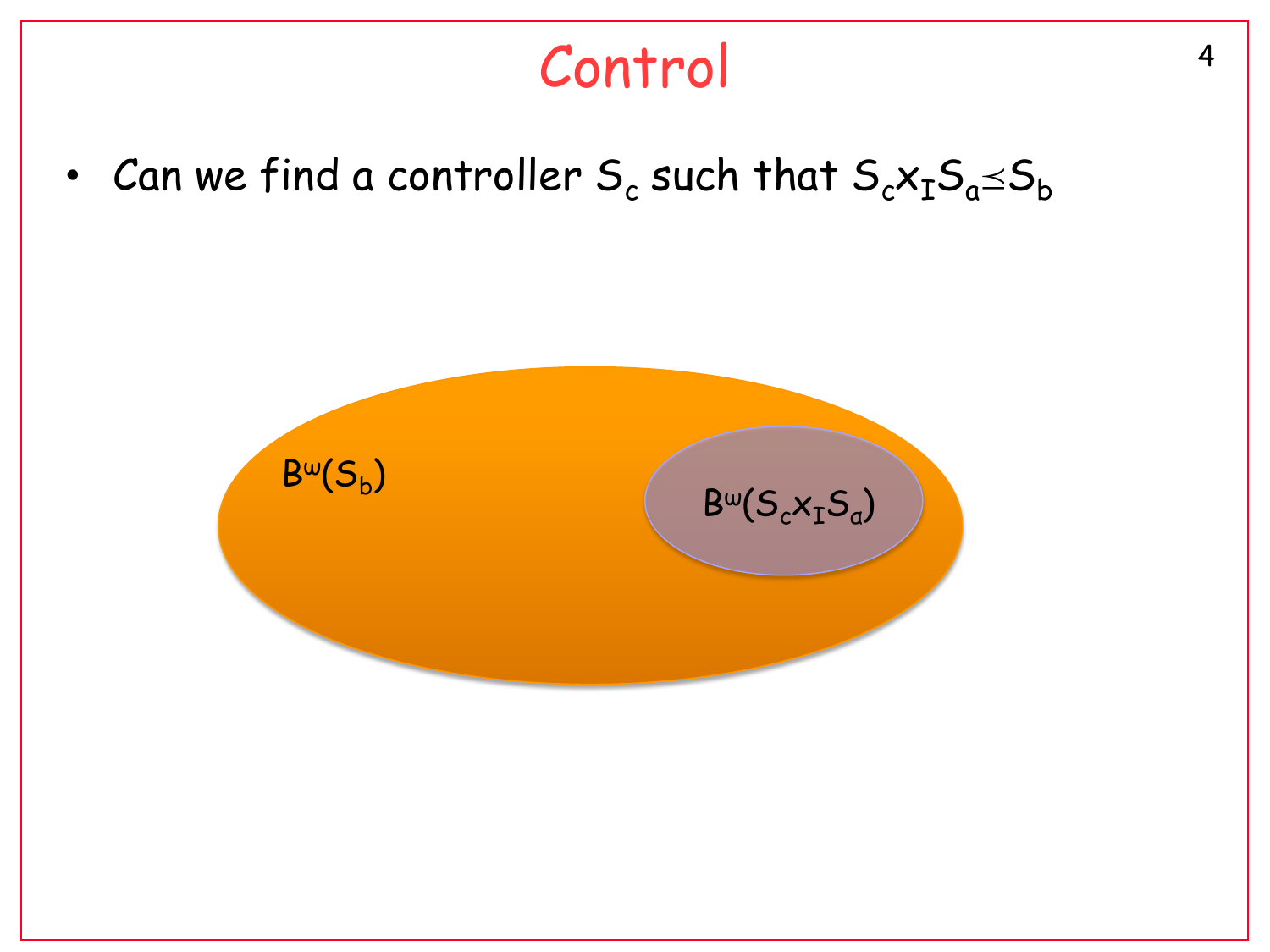### Review: Alternating Simulation 5

- Def. Let  $S_a$ ,  $S_b$  with  $Y_a = Y_b$ . A relation  $R \subseteq X_a \times X_b$  is an alternating simulation relation from S<sub>a</sub> to S<sub>b</sub> if
	- 1.  $\forall x_{a0} \in X_{a0}$ .  $\exists x_{b0} \in X_{b0}$ .  $(x_{a0},x_{b0}) \in R$
	- 2.  $\forall$ ( $x_a$ , $x_b$ ) $\in$ R .  $H_a$ ( $x_a$ )= $H_b$ ( $x_b$ )
	- 3.  $\forall (x_a, x_b) \in R$ .  $\forall$ u<sub>a</sub> $\in$ U<sub>a</sub> $(x_a)$ .  $\exists$ u<sub>b</sub> $\in$ U<sub>b</sub> $(x_b)$ .  $\forall x_{\sf b}^{'} \in {\sf Post}_{\sf ub}(x_{\sf b})$  .  $\exists x_{\sf a}^{'} \in {\sf Post}_{\sf ua}(x_{\sf a})$  .  $(x_{\sf a}^{'}, x_{\sf b}^{'}) \in {\sf R}$ ' '
- Let R be an alternating simulation relation between  $S<sub>a</sub>$ and S<sub>b</sub>. The extended alternating simulation relation  $R^{e} \subseteq X_{a} \times X_{b} \times U_{a} \times U_{b}$  associated with R is defined by all  $(x_a, x_b, u_a, u_b) \in X_a \times X_b \times U_a \times U_b$  such that
	- 1.  $(x_a,x_b) \in R$
	- 2.  $u_a \in U_a(x_a)$
	- 3.  $u_b \in U_b(x_b)$  and  $\forall x_b' \in Post_{ub}(x_b)$  .  $\exists x_a' \in Post_{ua}(x_a)$  .  $(x_a',x_b') \in R$ ' '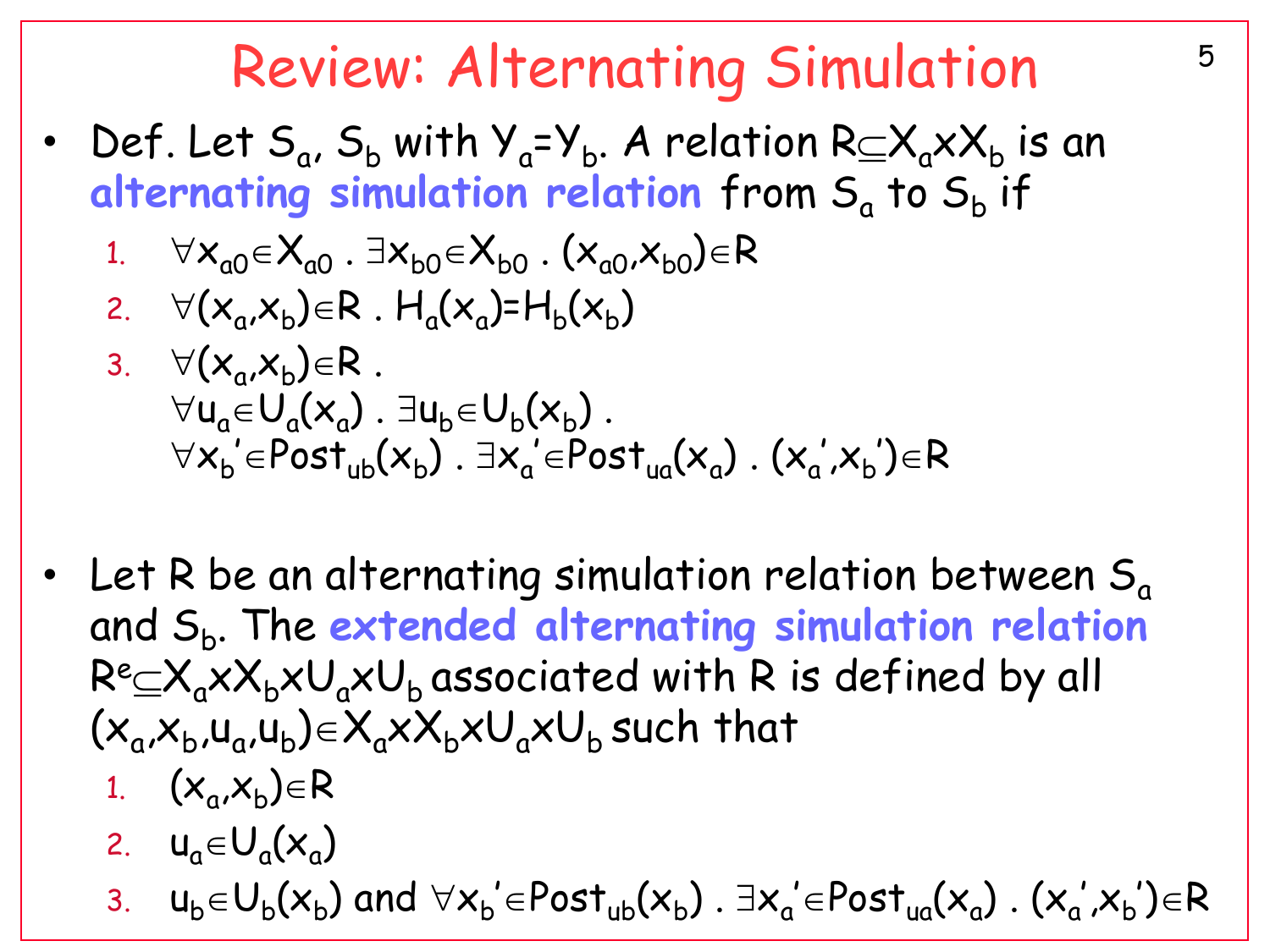# Example 4.21

#### Alternating Simulation R' = {( $q_0$ , $s_0$ ), ( $q_1$ , $s_1$ ), ( $q_1$ , $s_2$ ), ( $q_1$ , $s_3$ )}

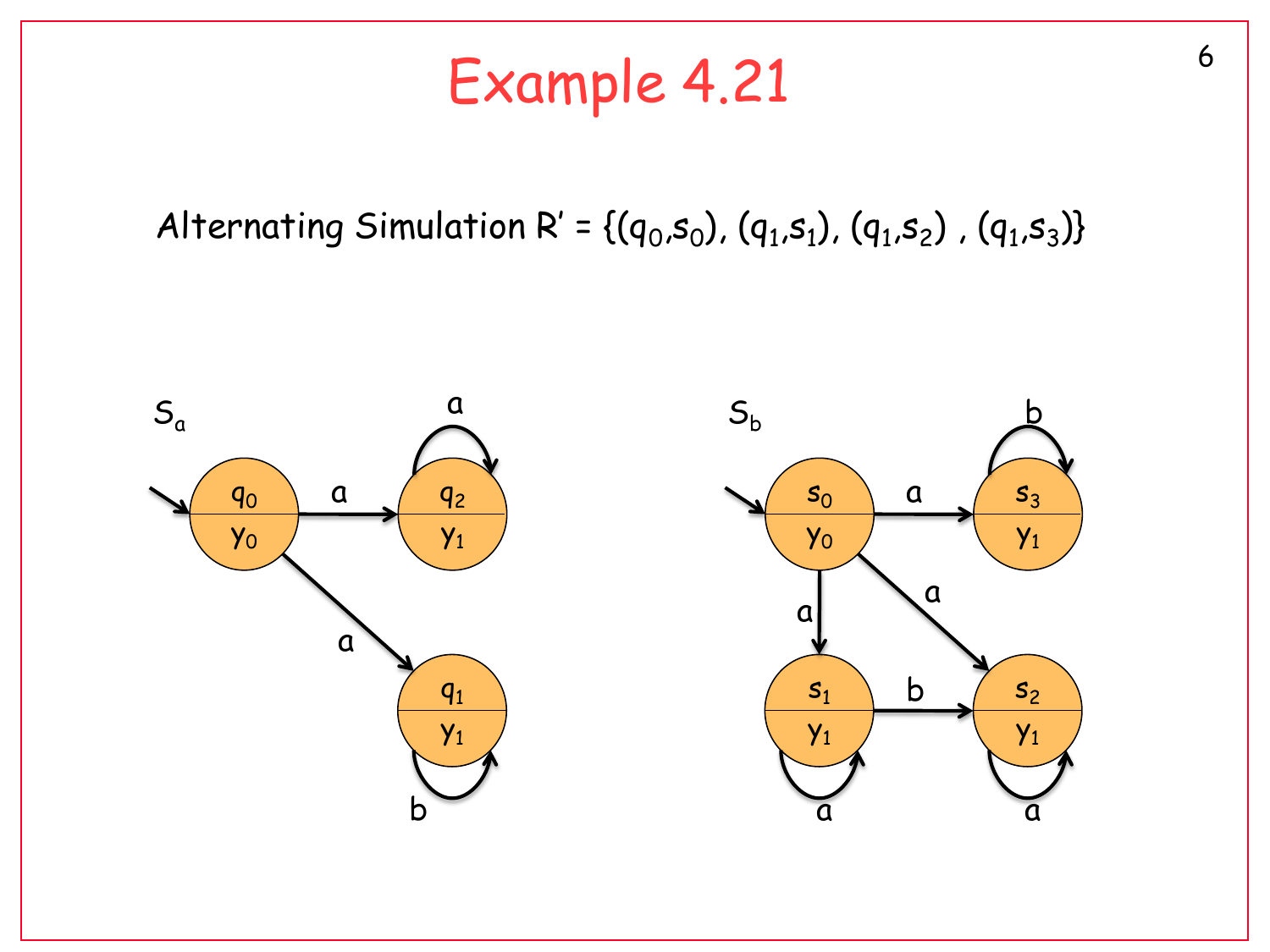# Feedback composition

- A system  $\mathsf{S}_{\mathsf{c}}$  is said to be feedback composable with a system  $\mathsf{S}_{\mathsf{a}}$  if there exists an alternating simulation relation R from  $\mathsf{S}_{\mathsf{c}}$  to  $\mathsf{S}_{\mathsf{a}}$ .
- When  $\mathsf{S}_{\mathsf{c}}$  is feedback composable with  $\mathsf{S}_{\mathsf{a}}$ , the feedback composition of  $S_c$  and  $S_a$  with interconnection relation  $F = Re$

is given by

 $S_cX_FS_a$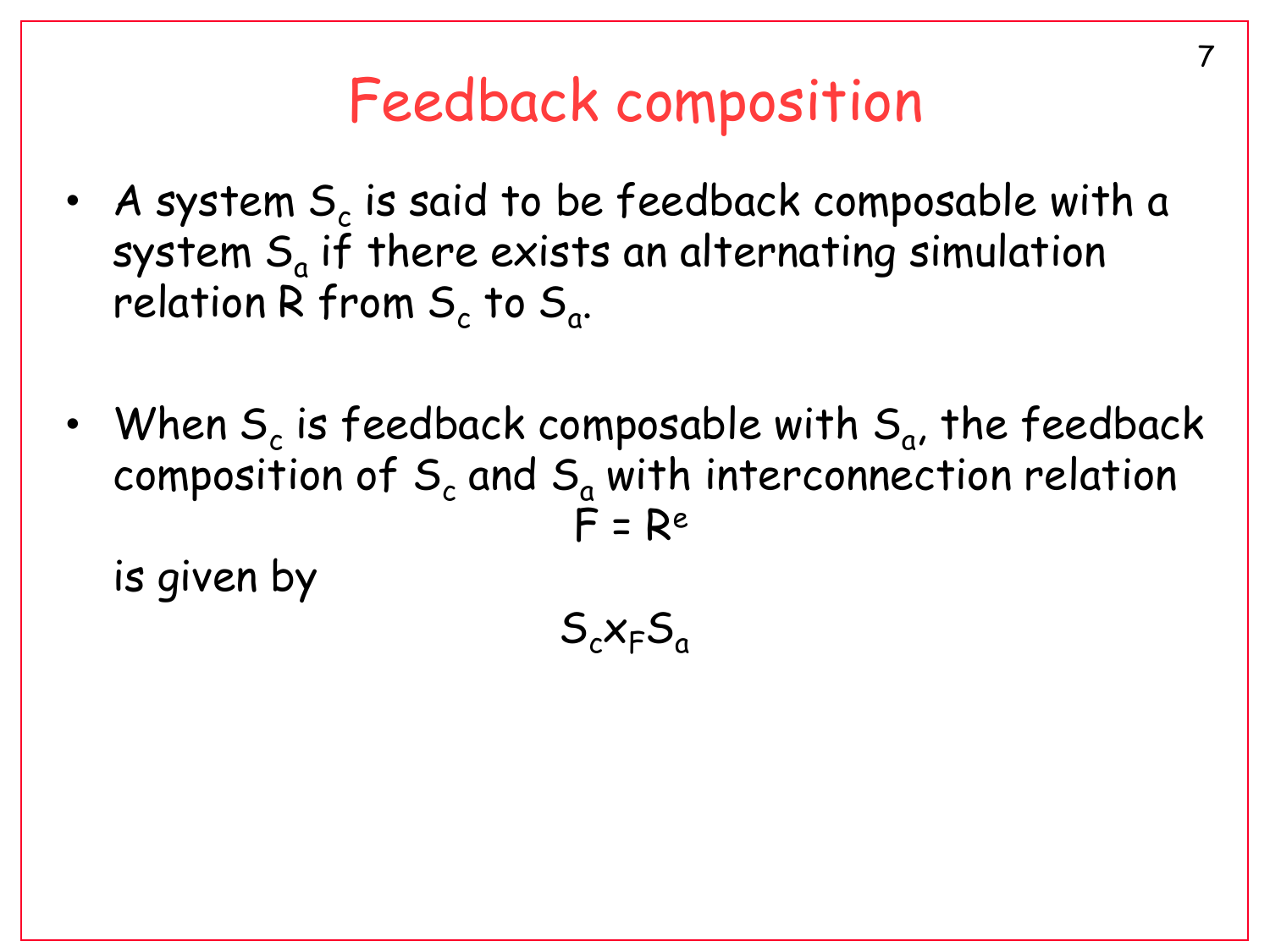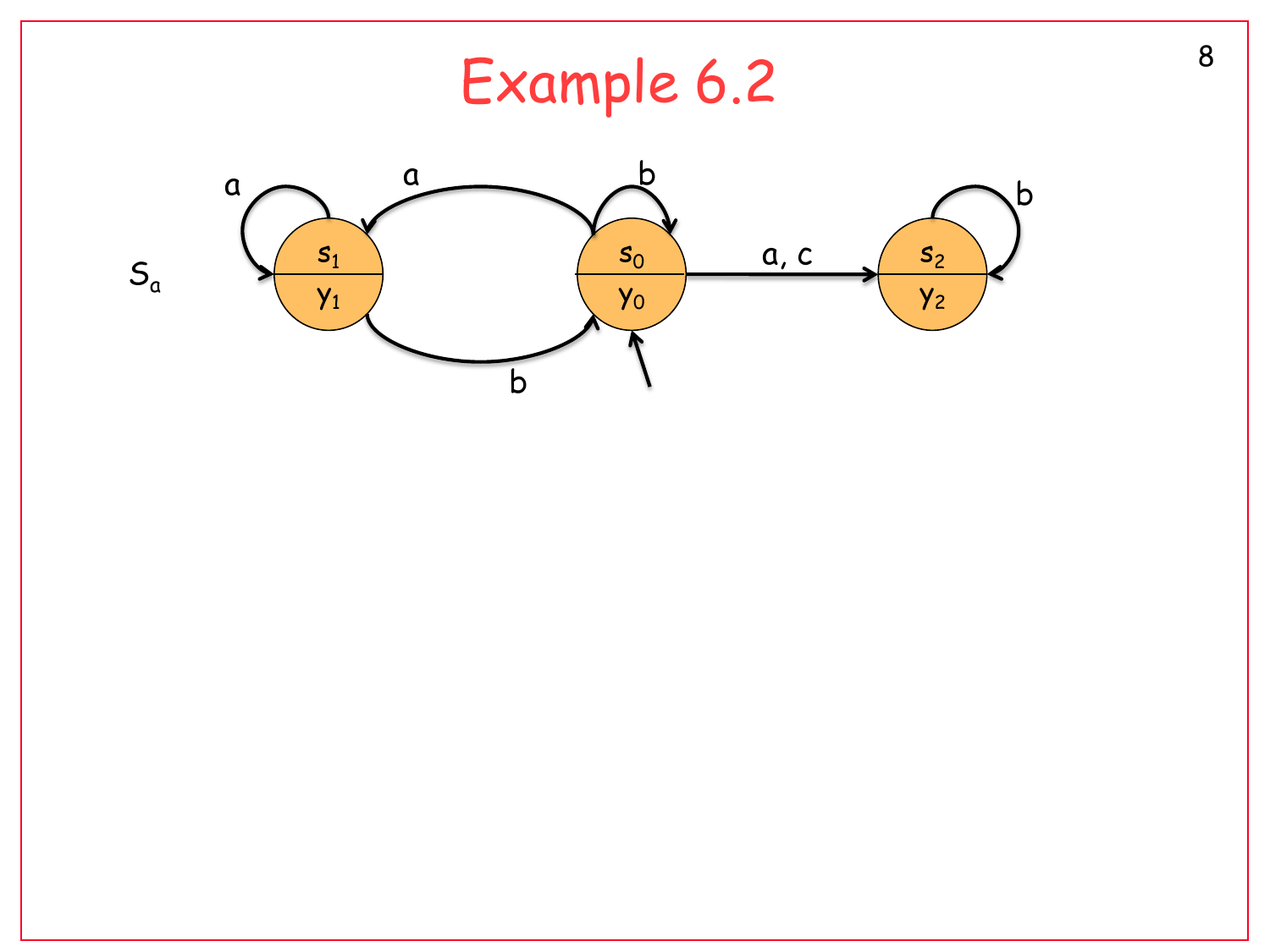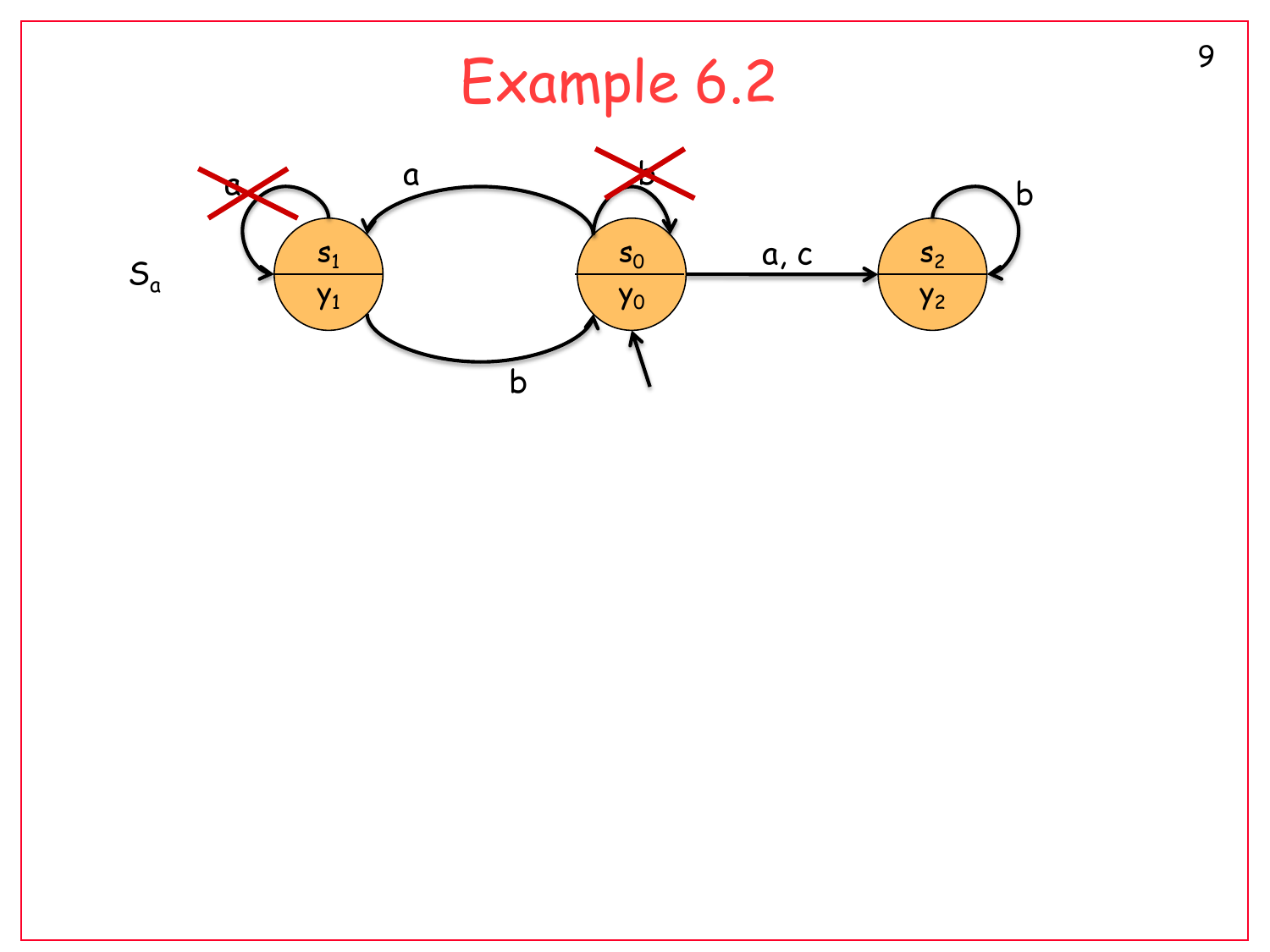

Alternating Simulation R = { $(q_0, s_0)$ ,  $(q_1, s_1)$ ,  $(q_2, s_2)$  } Extended: R<sup>e</sup> = {(q<sub>0</sub>,s<sub>0</sub>,a,a), (q<sub>0</sub>,s<sub>0</sub>,c,c), (q<sub>1</sub>,s<sub>1</sub>,b,b), (q<sub>2</sub>,s<sub>2</sub>,b,b)}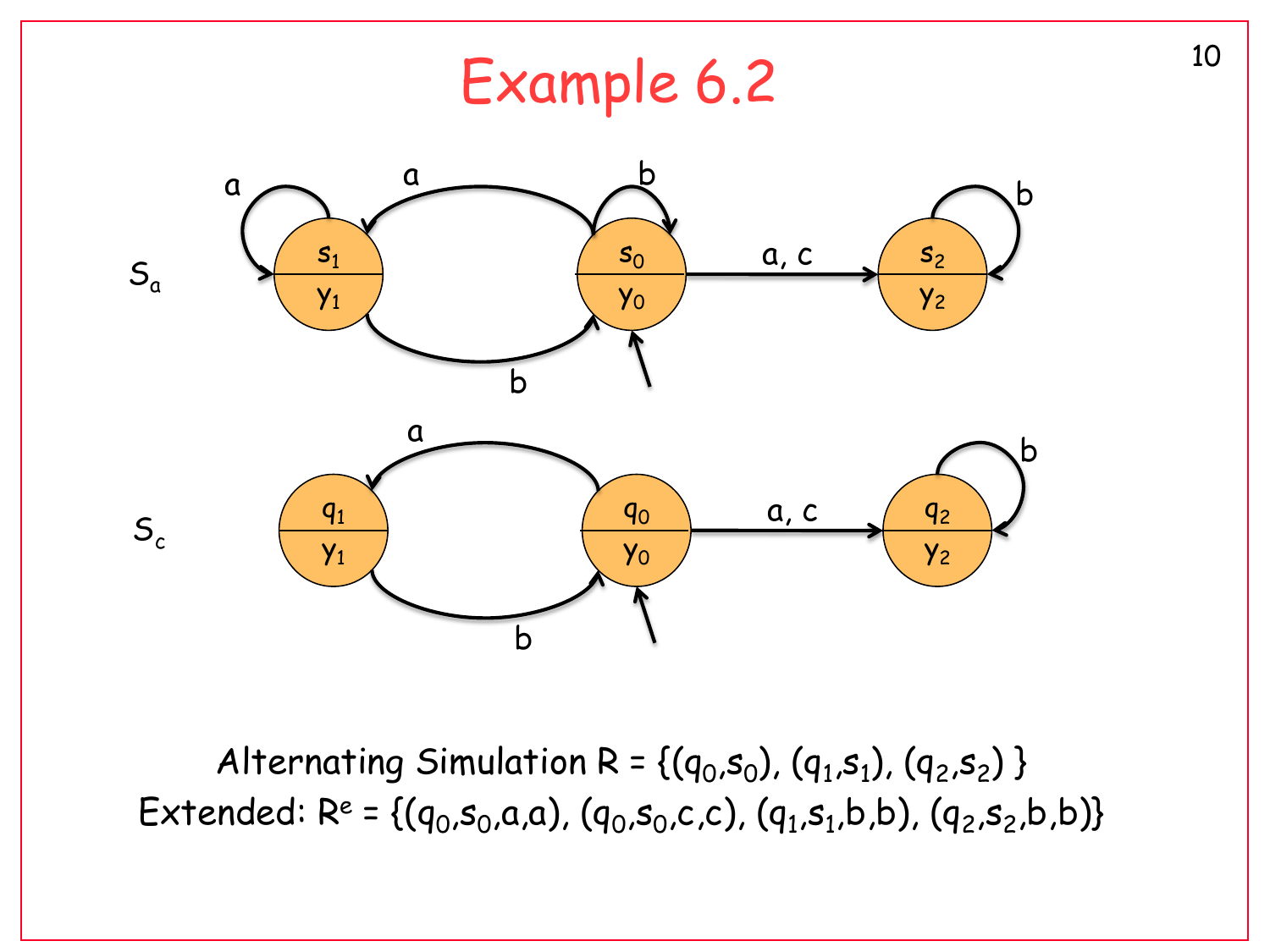## **Review Composition**

- **Def.** II: Let  $S_a$ ,  $S_b$  and  $I\subseteq X_a \times X_b \times U_a \times U_b$ . Then  $S_a X_I S_b$  $\bullet$ 
	- 1.  $X_{ab} = \pi_X(I)$ 2.  $X_{ab0} = X_{ab} \cap (X_{a0} \times X_{b0})$
	- 3.  $U_{ab} = U_a \times U_b$
	- 4.  $(\mathbf{x}_a, \mathbf{x}_b) \stackrel{(u_a, u_b)}{\rightarrow} (\mathbf{x}_a, \mathbf{x}_b)$

1. 
$$
\mathbf{X}_{a} \xrightarrow{u_{a}} \mathbf{X}_{a}
$$
  
2.  $\mathbf{X}_{b} \xrightarrow{u_{b}} \mathbf{X}_{b}$ 

3. 
$$
(x_a, x_b, u_a, u_b) \in I
$$
  
\n5.  $Y_{ab} = Y_a \times Y_b$   
\n6.  $H_{ab}(x_a, x_b) = (H_a(x_a), H_b(x_b))$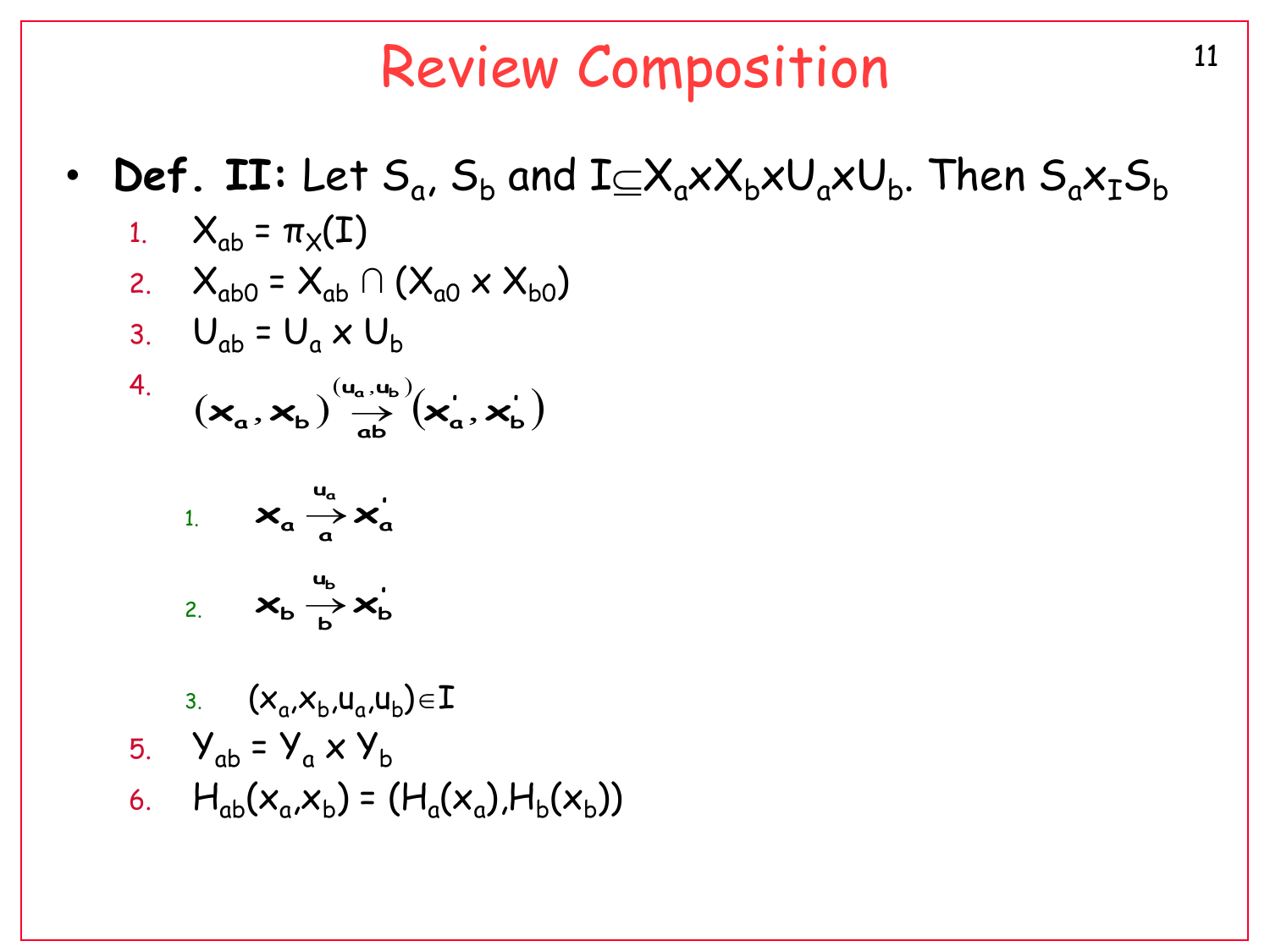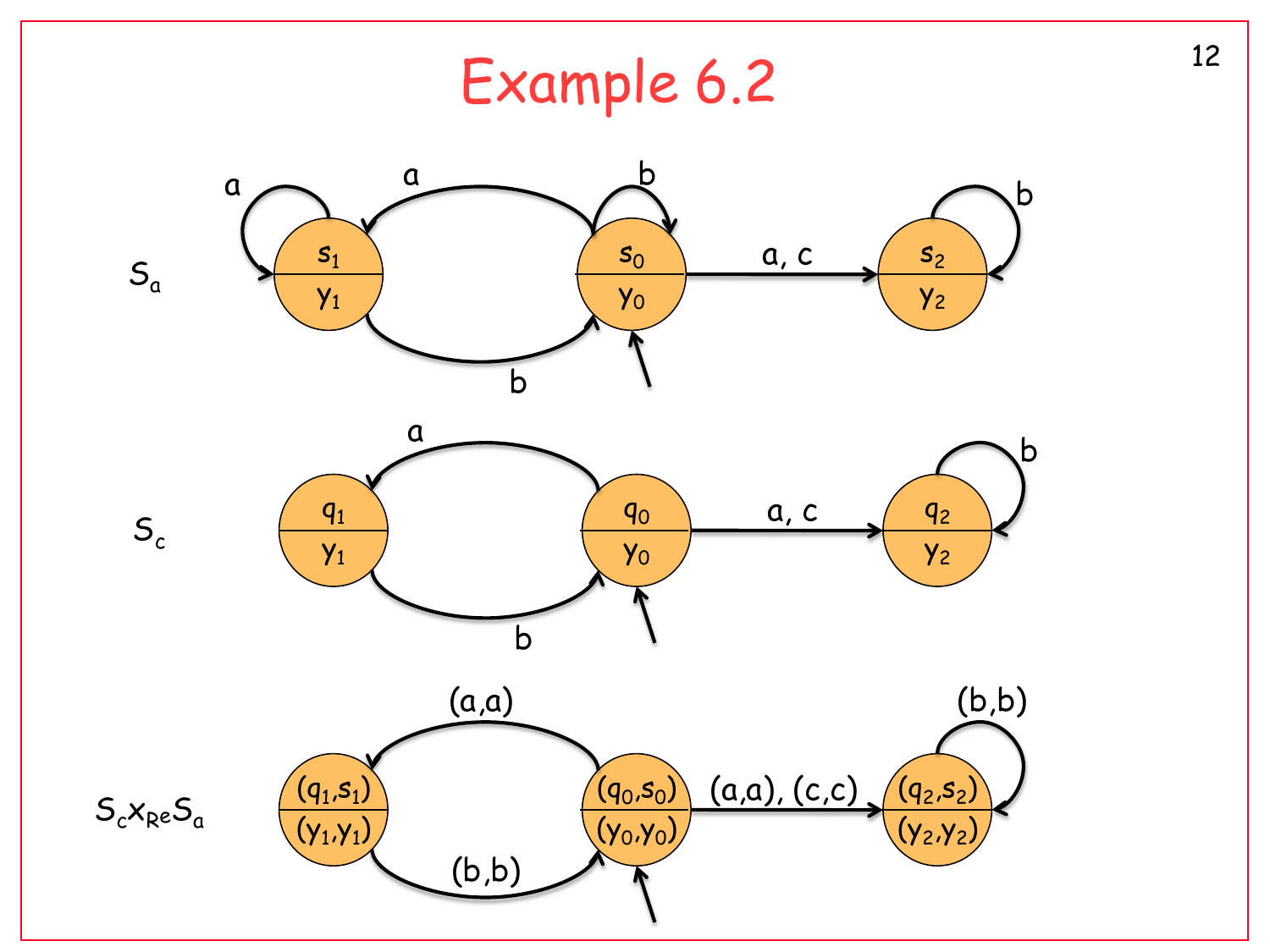

Simulation R = { $(q_0, s_0)$ ,  $(q_1, s_1)$ }  $I = \{ (x_d, x_a, u_d, u_a) \in X_c \times X_a \times U_c \times U_a \mid (x_d, x_a) \in R \}$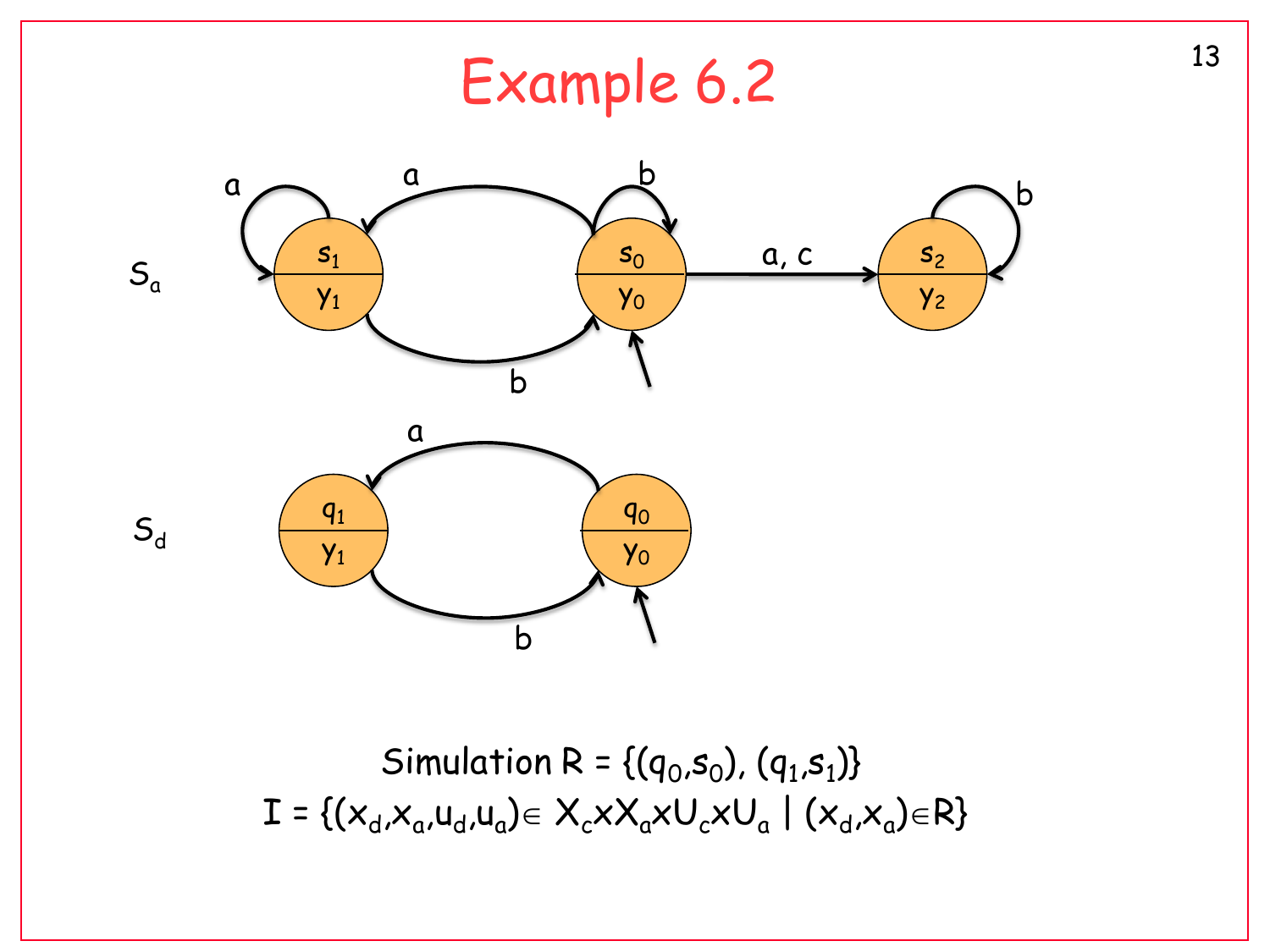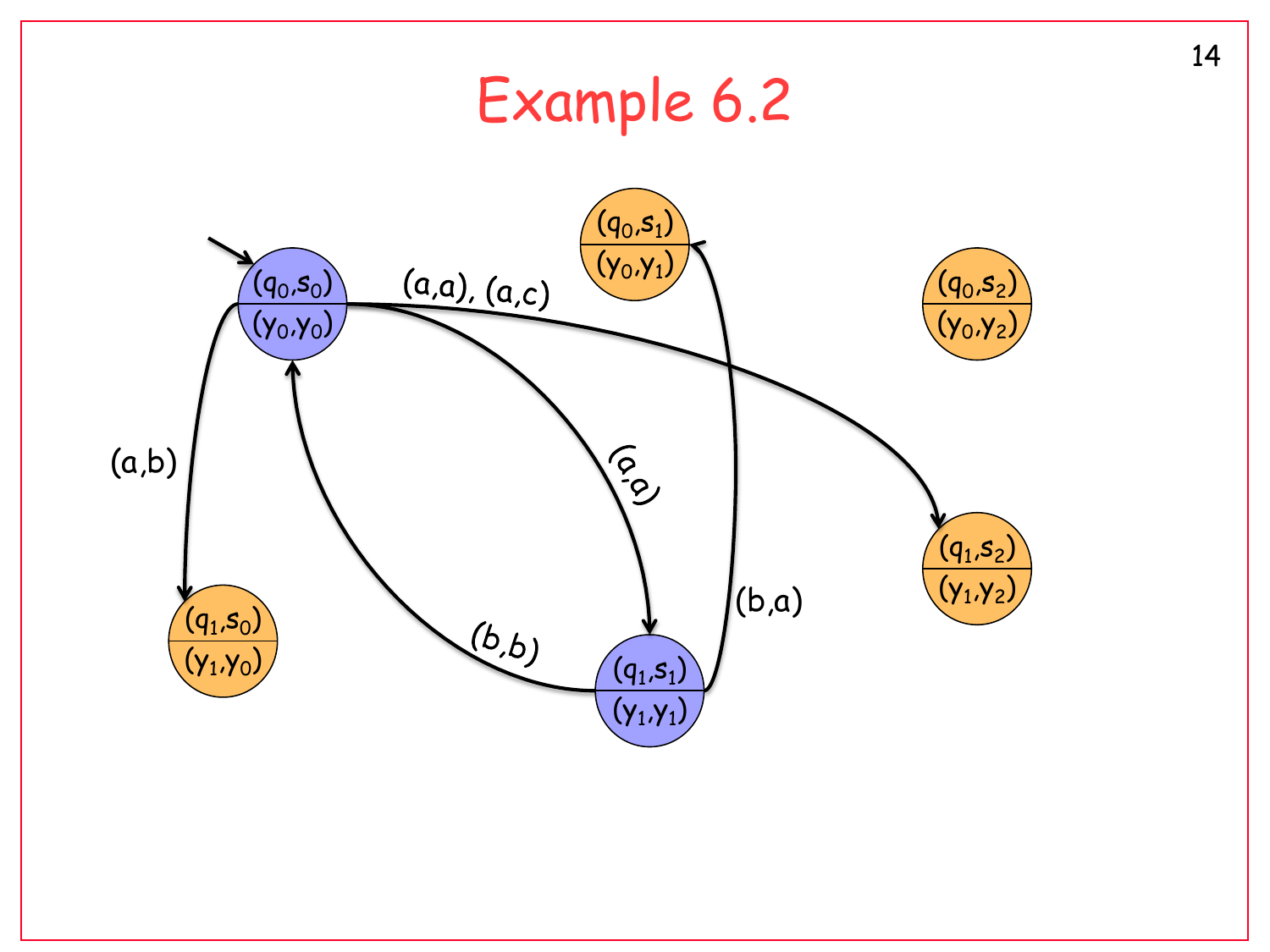# Simulation 15

- **Def**: Let  $S_a$ ,  $S_b$  with  $Y_a = Y_b$ . A relation  $R \subseteq X_a \times X_b$  is a **simulation** relation from S<sub>a</sub> to S<sub>b</sub> if
	- 1.  $\forall x_{a0} \in X_{a0}$ .  $\exists x_{b0} \in X_{b0}$ .  $(x_{a0},x_{b0}) \in R$
	- 2.  $\forall (x_a, x_b) \in R$  .  $H_a(x_a)$ = $H_b(x_b)$
	- 3.  $\forall (x_a, x_b) \in R$ .

$$
\mathbf{x}_{a} \stackrel{u_{a}}{\rightarrow} \mathbf{x}_{a}^{'} \text{ implies } \mathbf{x}_{b} \stackrel{u_{b}}{\rightarrow} \mathbf{x}_{b}^{'} \text{ satisfying } (x_{a}^{'} , x_{b}^{'} ) \in R
$$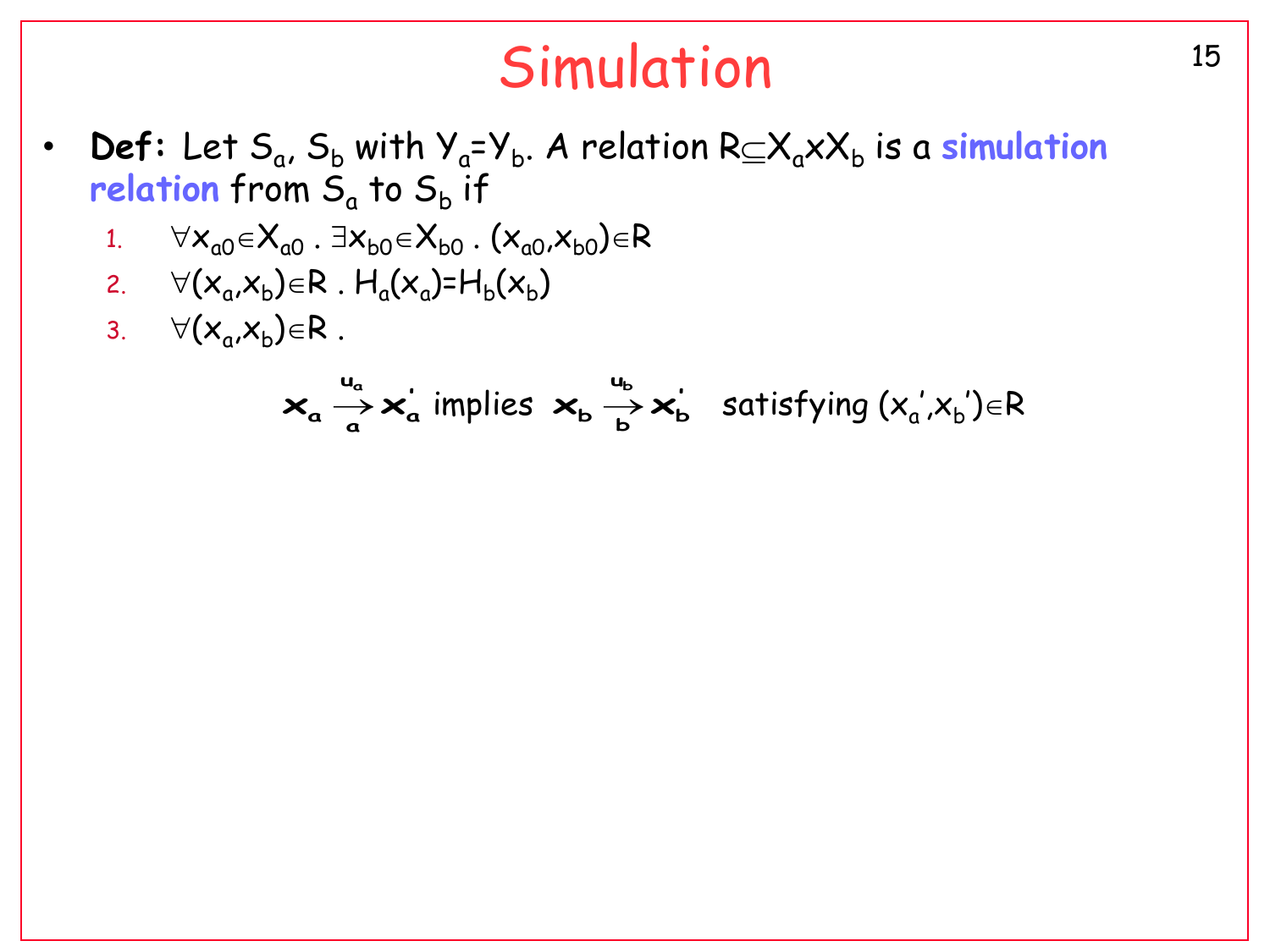# Safety games 16

- Can we find a controler  $\mathsf{S}_{\mathsf{c}}$  such that
	- 1. S ${}_{c}\mathsf{x}_{\mathsf{F}}\mathsf{S}_{\mathsf{a}}$  is nonblocking
	- 2. Reach $(S_c x_F S_a) \subseteq W$

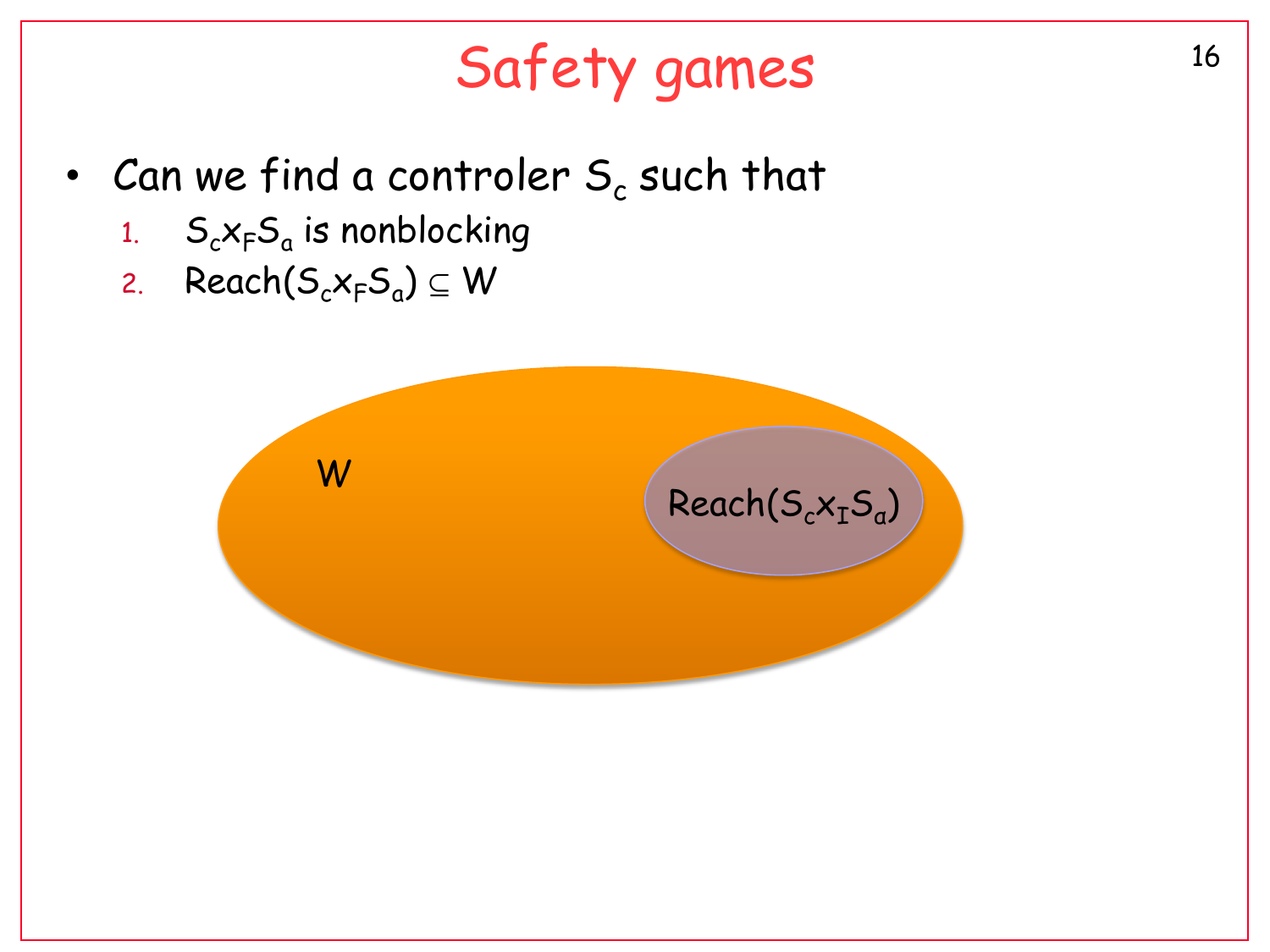# Safety game

- Lat  $S_a$  with  $Y_a = X_a$  and  $H_a = 1_{X_a}$  and  $W \subseteq X_a$  be the set of safe states. Does it exist controller  $\mathsf{S}_{\mathsf{c}}$  s.t.
	- 1. S<sup>c</sup> is feedback composable with S<sup>a</sup>
	- 2.  $S_c x_F S_a$  is nonblocking
	- 3.  $\phi \neq B^{\omega}(S_{c}x_{F}S_{a}) \subseteq W^{\omega}$
- A safety game is solvable when  $S_c$  exists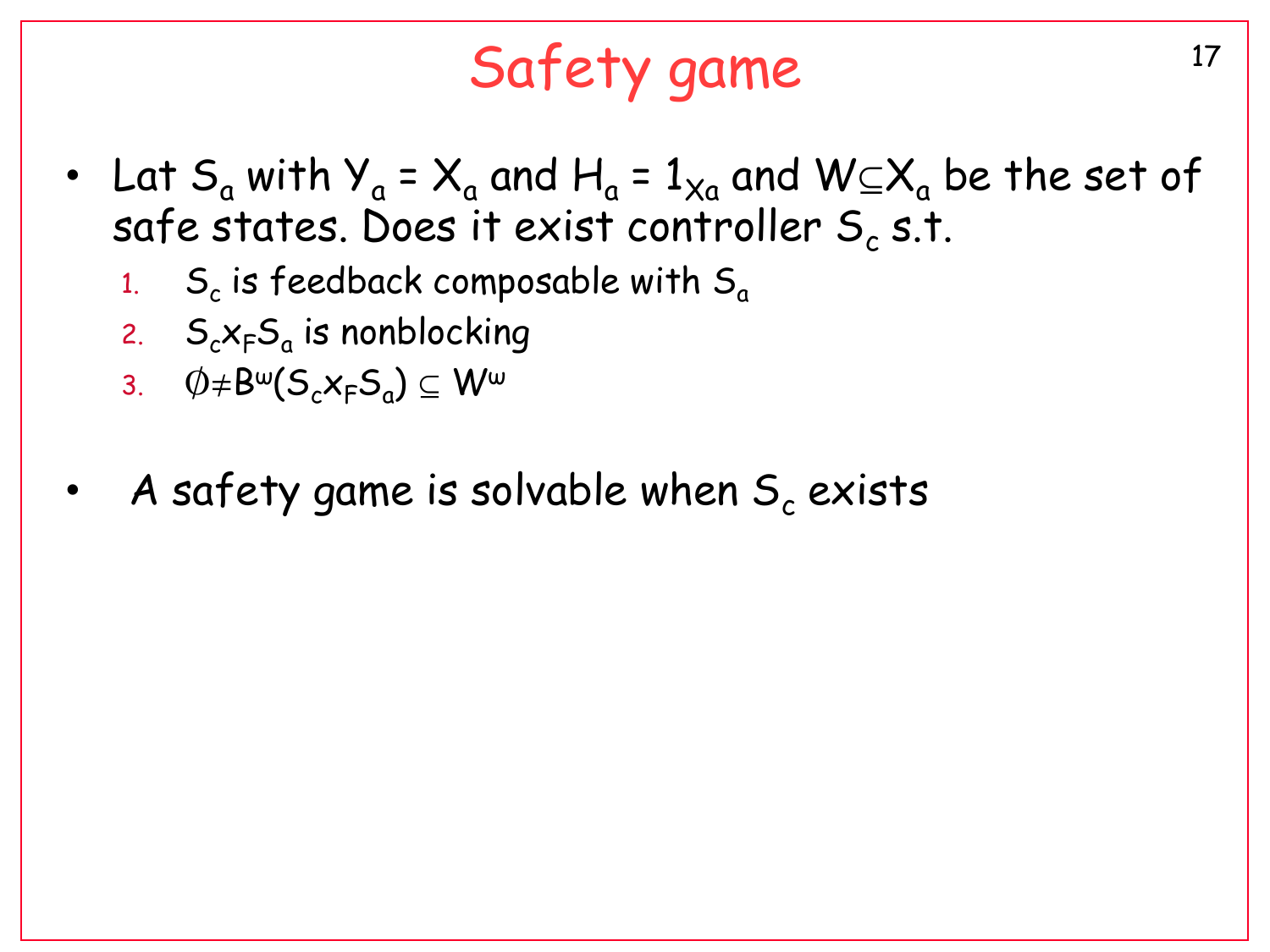# Safety game 18

- Fixed-point operator  $F_W$ :  $2^x \rightarrow 2^x$ :  $F_W(Z)$  = {x $\in$ Z | x $\in$ W and  $\exists$ u $\in$ U(x). $\varnothing \neq$ Post<sub>u</sub>(x) $\subseteq$ Z}
- Proposition 6.5
	- $F_W$  is order preserving
	- If the safety game is solvable, then any fixed-point  $Z \neq \varnothing$  of  $F_W$ satisfies  $Z \cap X_0 \neq \emptyset$
- Given a fixed-point Z of  $F_W$ , we can construct a controller
- Theorem 6.5 A safety game with safe set W is solvable iff the greatest fixed-point Z of  $F_W$  satisfies  $Z \cap X_0 \neq \emptyset$  $Z = \lim_{i \to \infty} \mathsf{F^i}_\mathsf{W}(\mathsf{X})$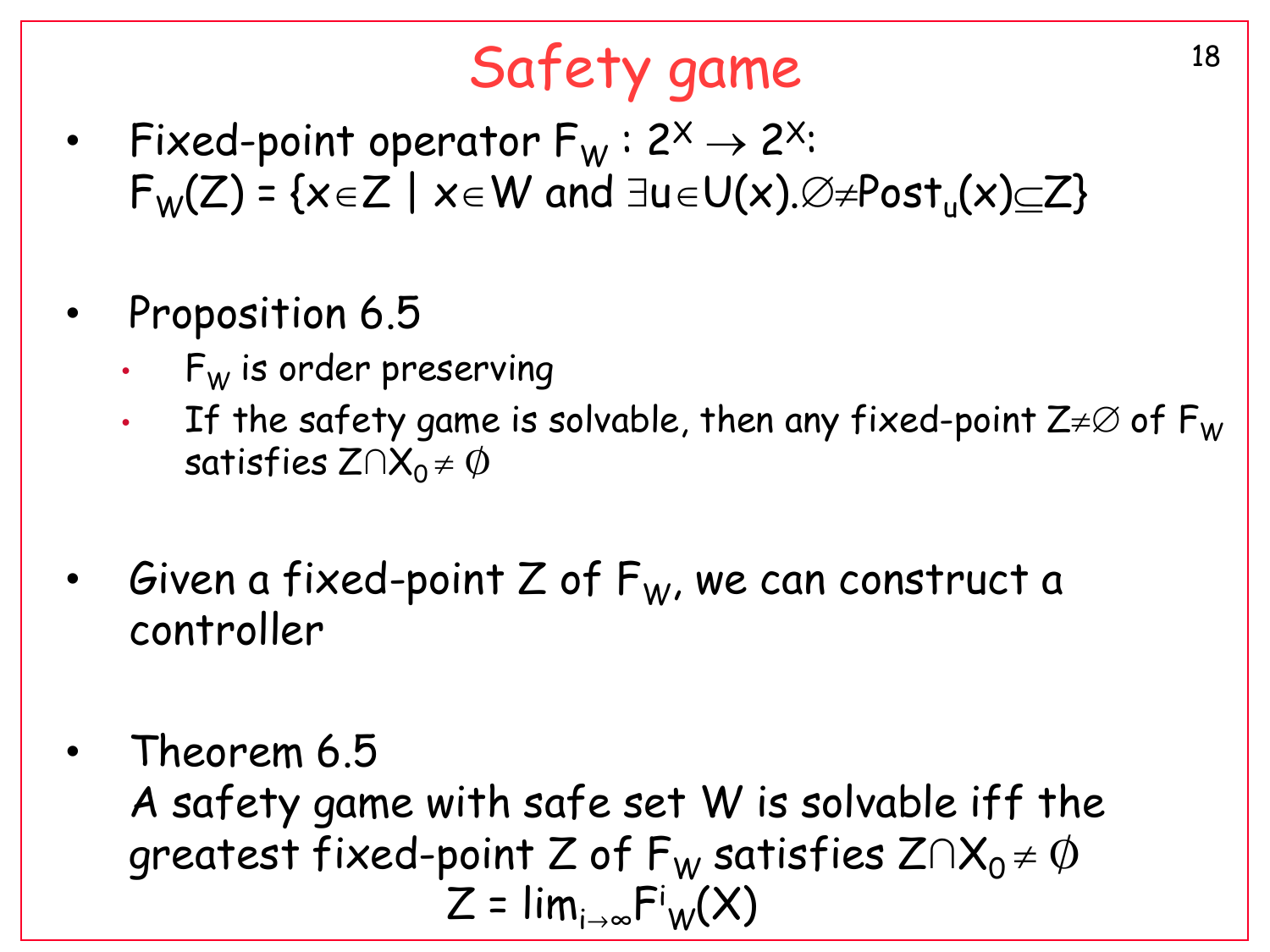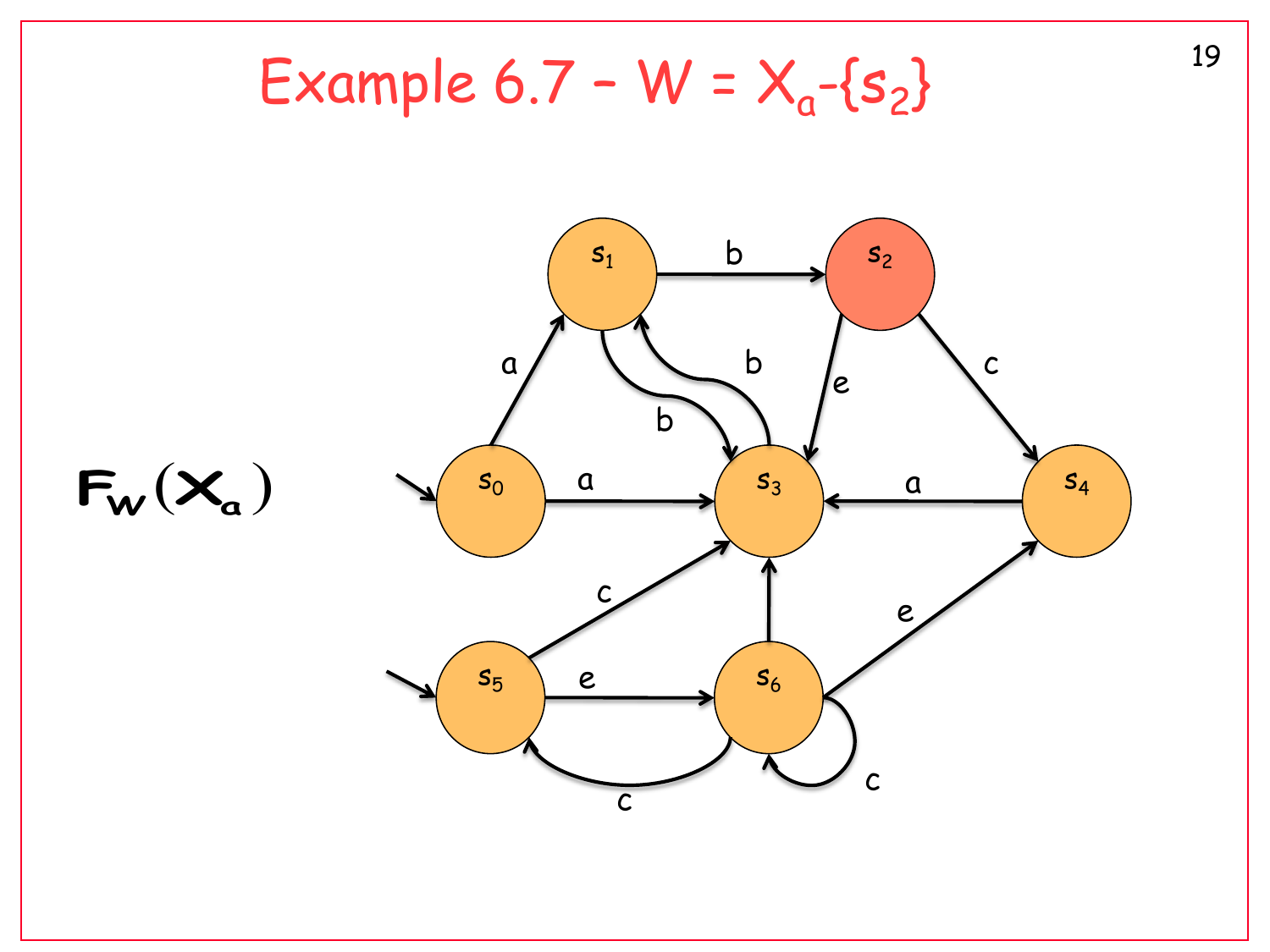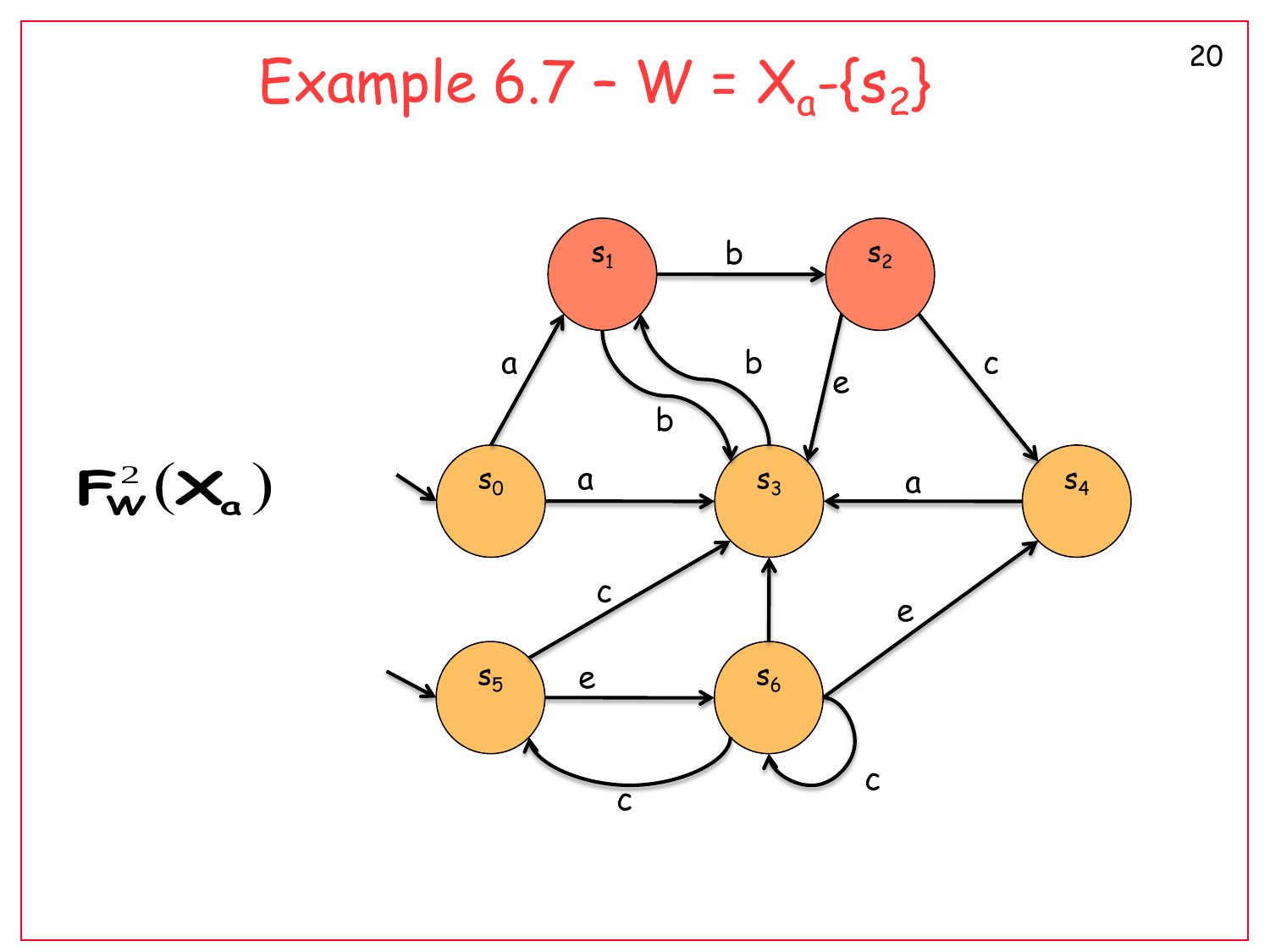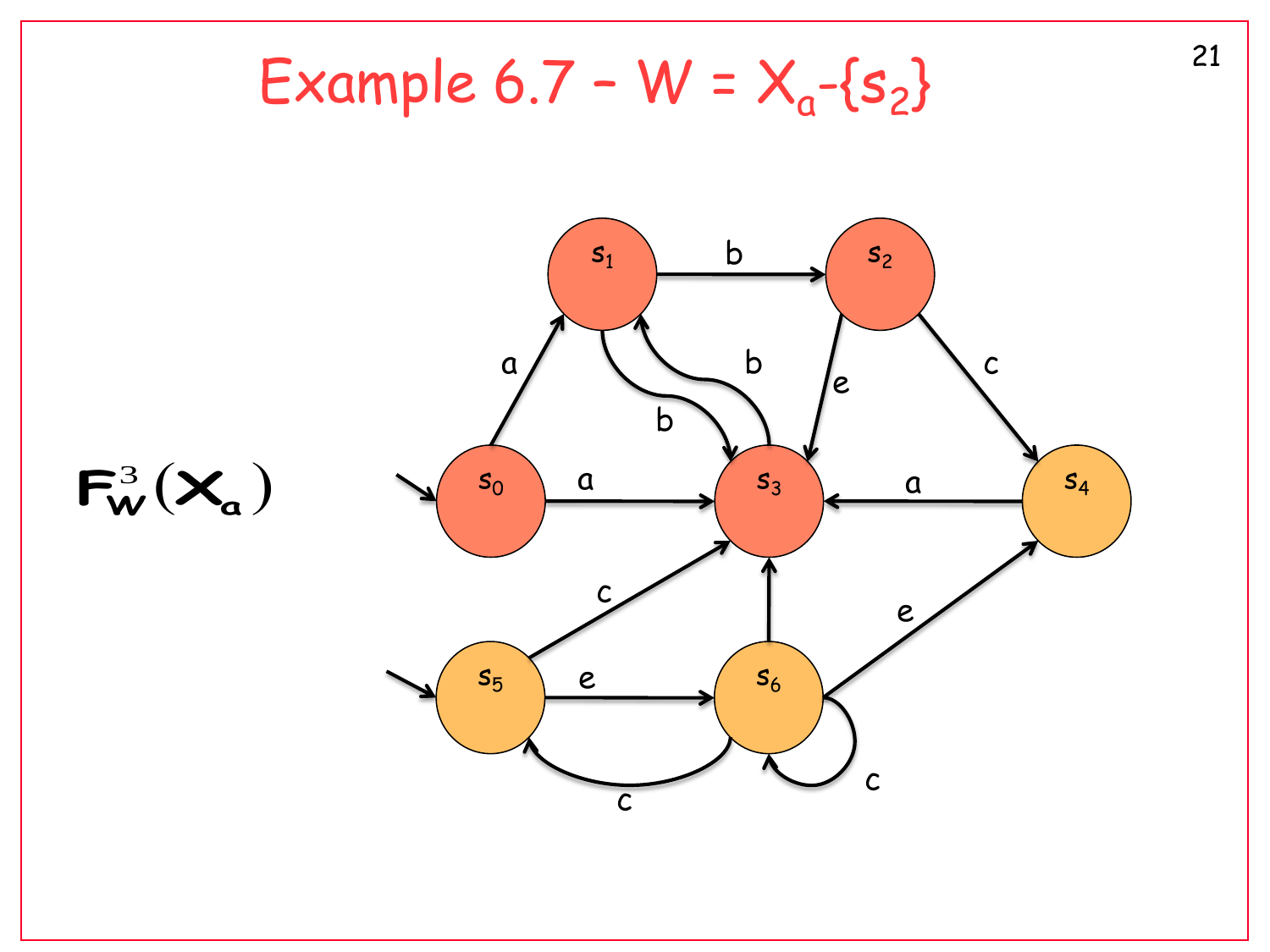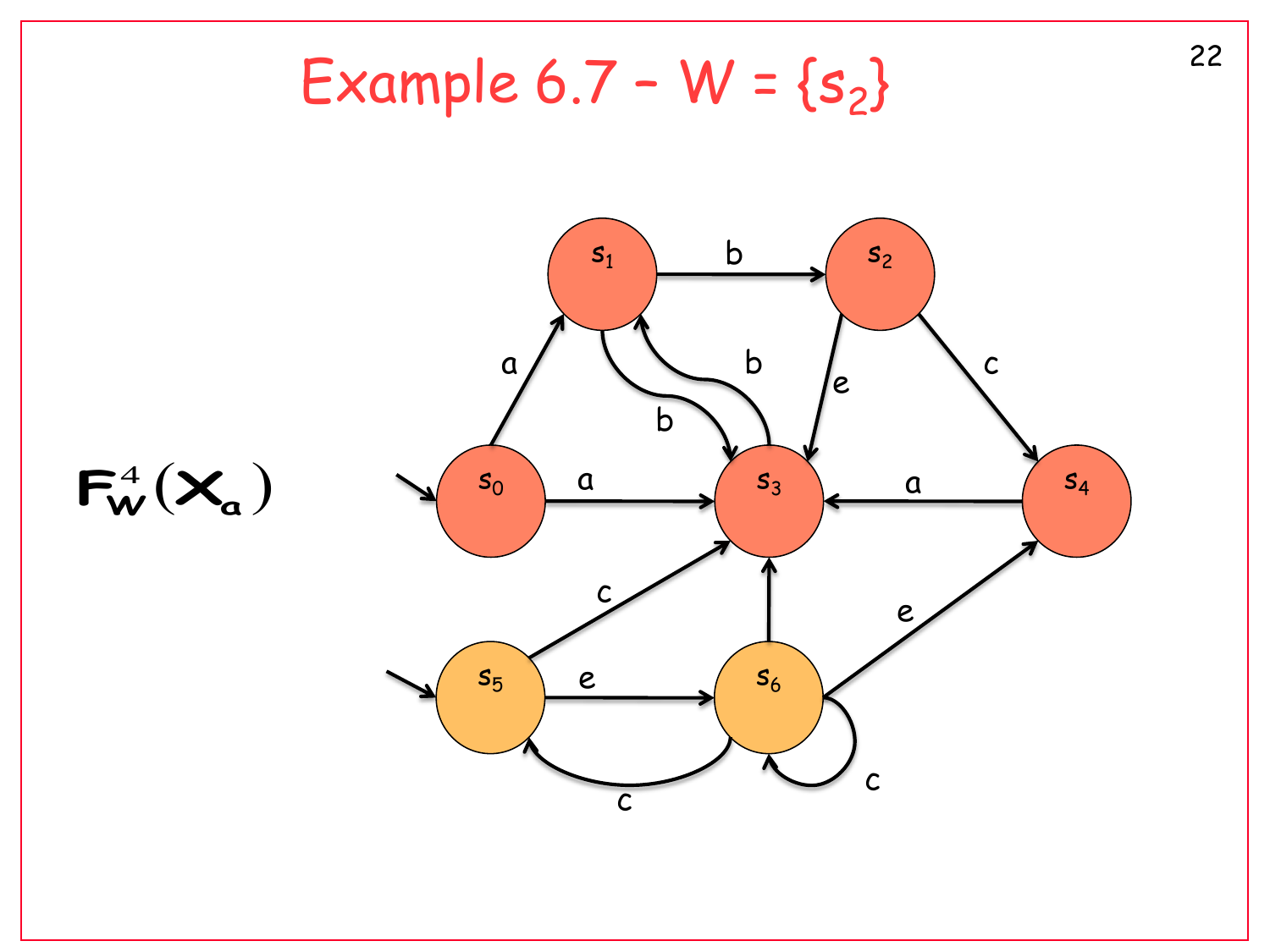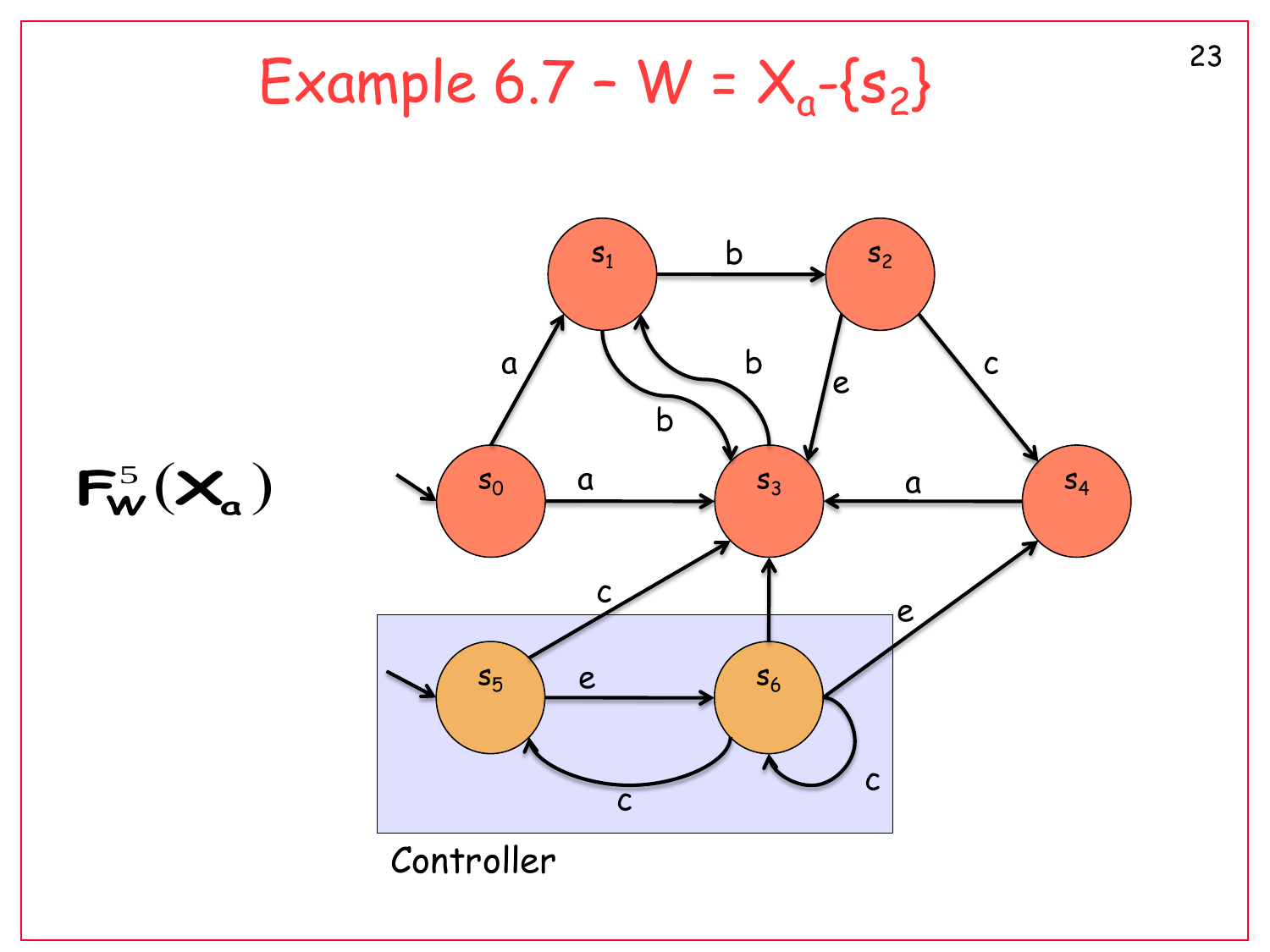# Final remarks

- Proposition 6.8: The controller determined by the greatest fixed-point is the least restrictive controller
- If S cannot be initialized, then we can replace  $Z \cap X_0 \neq \emptyset$ with  $X_0 \subseteq Z$
- If Y≠X and H≠1 $_\mathrm{\mathsf{x}}$ , then we can use as safe set W'=H-1(W)